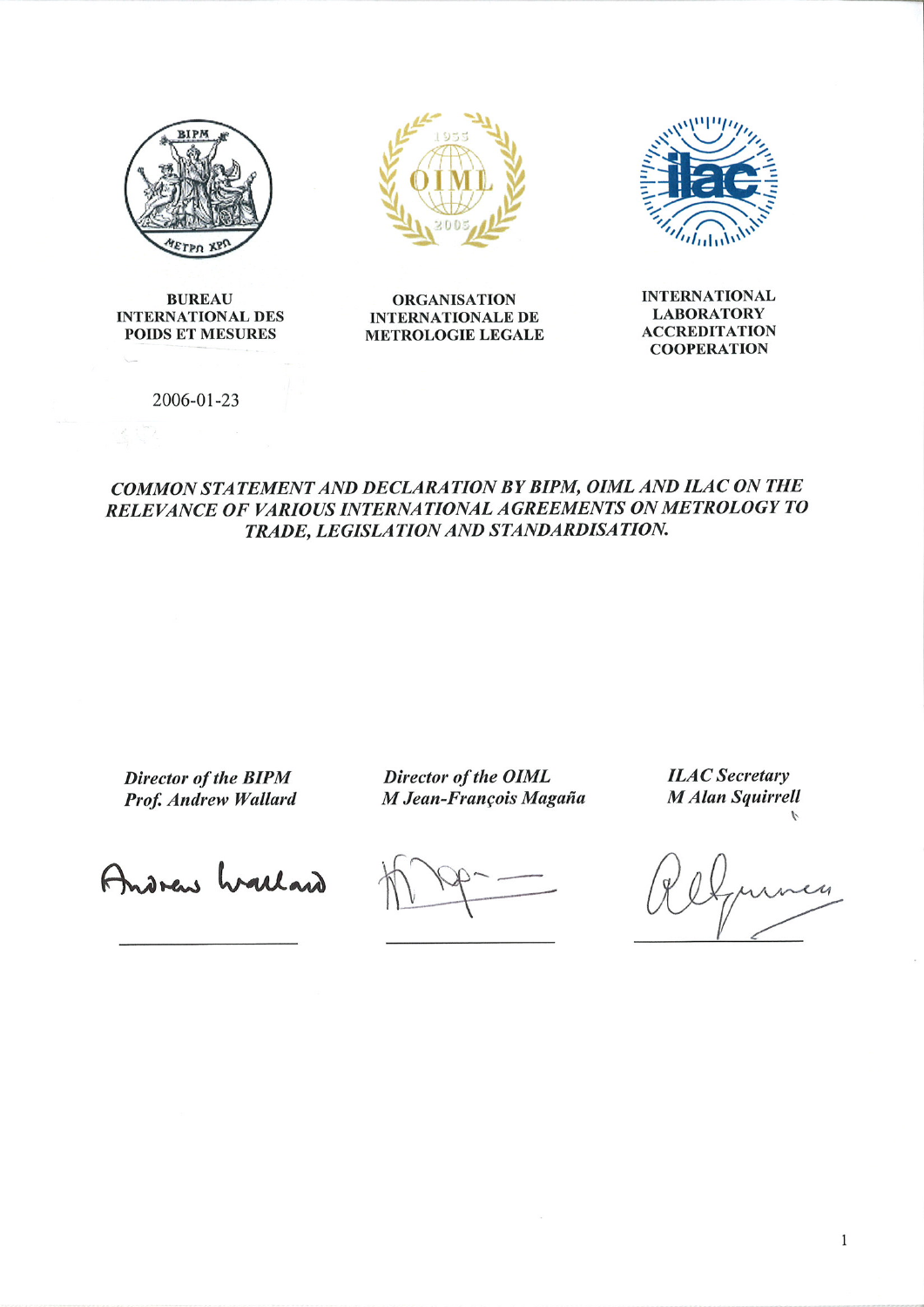# **1. EXECUTIVE SUMMARY**

The International Bureau of Weights and Measures (BIPM), the International Organization for Legal Metrology (OIML) and the International Laboratory Accreditation Cooperation (ILAC) work closely together in order to promote a world-wide metrology system.

This common statement describes the missions of each of the three organizations and their complementary, but mutual supportive, work. It also highlights the importance of their Mutual Recognition Arrangements to underpin the unified world-wide metrology system for industry, commerce and world-wide trade. The statement specifically invites Governments and other Authorities to endorse and commit themselves to use the appropriate Arrangements whenever possible.

# **2. PREAMBLE**

2.1 Trade fuels economic growth in developed as well as developing nations. Measurements play an essential role in developing confidence between trading partners and in demonstrating that goods comply with written specifications and legal requirements; a process which involves making comparable or equivalent measurements in different countries. Any lack of acceptance by regulatory or other trade-related authorities in an importing country of the measurements made in an exporting country can become a technical barrier to trade.

2.2 The organisations named in this document are all involved in various forms of mutual recognition arrangements which seek to facilitate the mutual acceptance of measurements used in, for example, the industrial, environmental, medical and food sectors.

2.3 The International Bureau of Weights and Measures (BIPM) is an intergovernmental organisation, financed by Governments from over seventy countries which represent over 90%<sup>[1](#page-1-0)</sup> of world trade. The BIPM undertakes scientific work which relates to commonly agreed measurement standards (the international system of units, the SI) at the highest level and the traceability of measurements to these standards. This activity is part of what is commonly known as metrology (the science of measurement). The BIPM operates within the Metre Convention, a diplomatic treaty established in 1875 and works with National Metrology Institutes (NMIs) worldwide. These NMIs hold the highest- level measurement standards at a national level and disseminate them, through calibration services, to lower level national users in the scientific, industrial, commercial, and public sectors. BIPM has established a Mutual Recognition Arrangement (known as the CIPM MRA) within which all signatories agree to recognise each others' national measurement standards and calibration and measurement certificates. The CIPM MRA ensures that, at a national and international level, any differences between the highest level national measurements standards are known and recorded in a database maintained by the BIPM which is openly accessible (kcdb.bipm.org).

2.4 The International Organisation of Legal Metrology (OIML) is an intergovernmental organisation under an International Convention signed in 1955. Its main responsibilities cover mutual information in legal metrology, harmonization of legal metrology regulations, development of mutual confidence and recognitions in this field and support to the development of legal metrology; in particular, in Developing Countries.

<span id="page-1-0"></span> $\frac{1}{1}$ 

Source, KPMG consulting, 2001. For the text of the report, see www.bipm.org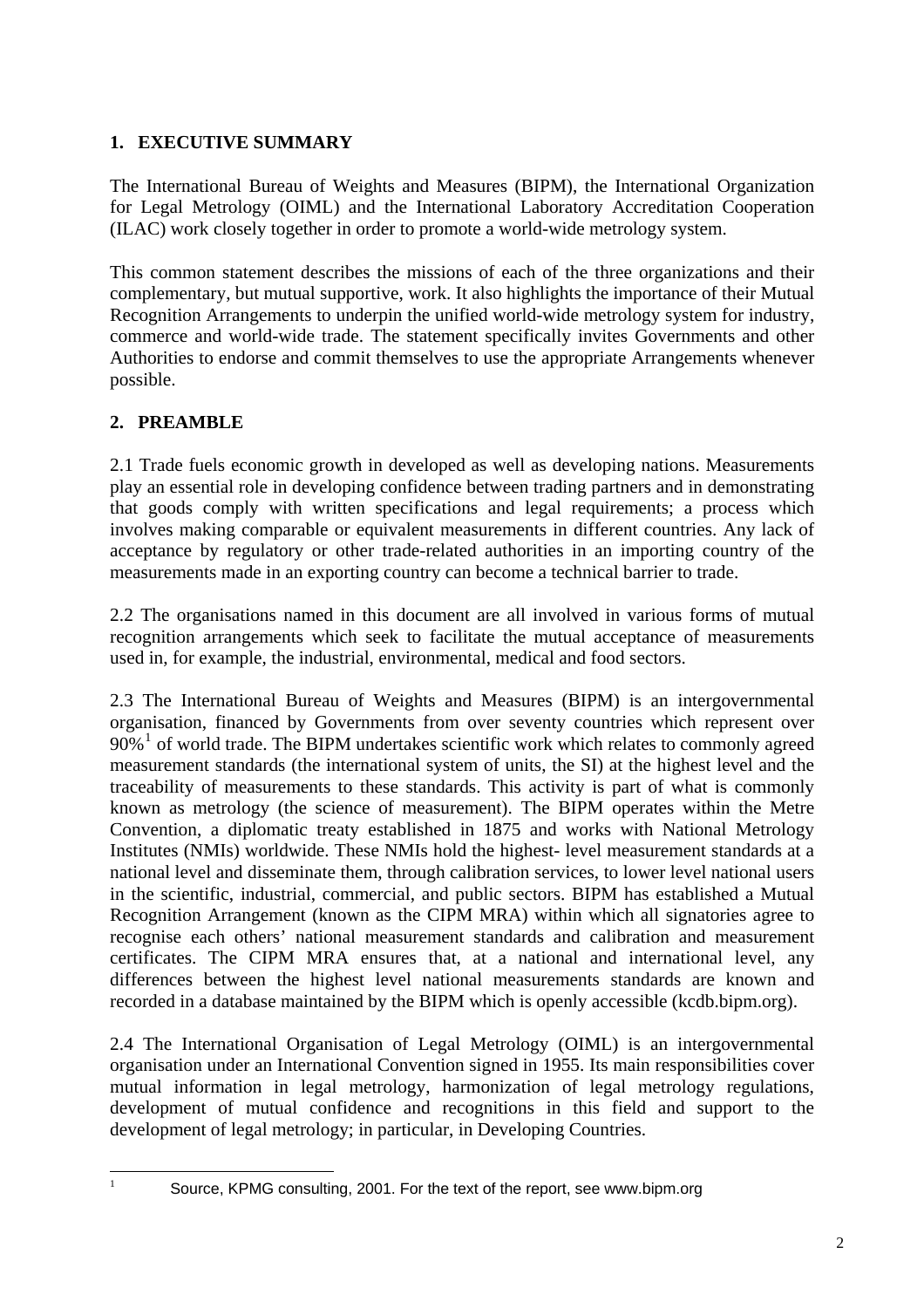OIML Recommendations (model technical regulations) and Documents or Guides (informative documents) are international standards as defined in the WTO TBT Agreement, and are best practice in many industrial and other sectors. They require evidence of traceability to the measurement standards of the SI.

The OIML has set up a voluntary System of Certificates of Conformity for measuring instruments with regard to the OIML Recommendations and is implementing a Mutual Acceptance Arrangement (MAA) within which Declarations of Mutual Confidence (DoMCs) will be signed for different categories of measuring instruments. Test results issued in this Certificate System by signatories of a DoMC which demonstrate conformity with OIML Recommendations will be accepted and utilised by the other signatories.

In addition, the OIML is studying further acceptance and/or recognition systems for the assessment of prepackages content and for results of bulk measurements, thus facilitating international trade.

2.5 The International Laboratory Accreditation Cooperation (ILAC) is an international association of nationally recognized accreditation bodies largely concerned with appropriate harmonisation of the work of accreditation bodies who service about 25 000 accredited calibration and testing laboratories, around the globe. The accredited laboratories operate in the commercial sector and public sectors and in most cases, do not require the highest level of measurement accuracy but do require evidence of technical competence and traceability to the SI. ILAC Full Members and Associates in 58 economies assess and accredit the performance of these laboratories and other organisations to the generic requirements of ISO/IEC 17025 or similar internationally accepted written standards in specific sectors, like ISO 15189 for clinical laboratories. In order to facilitate acceptance internationally of tests and measurements performed in this accredited sector, those members who are signatories to the ILAC Mutual Recognition Arrangement recognise, as equivalent, the test and measurement certificates generated by the laboratories accredited by each signatory.

2.6 The work of the three bodies is complementary. The infrastructure for metrology in a country comprises a National Metrology Institute which maintains and disseminates traceability to the SI through calibrations and other services. The national networks of accredited and other calibration laboratories then make use of the national traceability framework to perform other measurements and calibrations which can then also demonstrate SI traceability. The national Legal Metrology system/infrastructure makes use of this and of legal infrastructures to demonstrate conformity with regulatory requirements. The ILAC signatory (i.e. ILAC full member) accreditation bodies use an appropriate written standard to assess the technical and managerial competence of laboratories, e.g. to ISO/IEC 17025.

Metrology, accreditation and legal metrology therefore form three key elements of what is increasingly recognised by many international and intergovernmental bodies as an essential infrastructure for national and international consistency of measurement in relation to agreed written standards and for compliance with the requirements of the World Trade Organisation. The BIPM, the ILAC and the OIML collaborate closely with the International Standardisation Organisation (ISO) and the International Electrotechnical Commission (IEC), which are largely responsible for international activity concerned with written or documentary standards and which draw their membership from national standardisation bodies

2.7. All three bodies have a common interest in, and responsibility for, its end use by industry, commerce, science and the trade or regulatory communities. To summarise, the world measurement system (WMS) is, in essence, a combination of: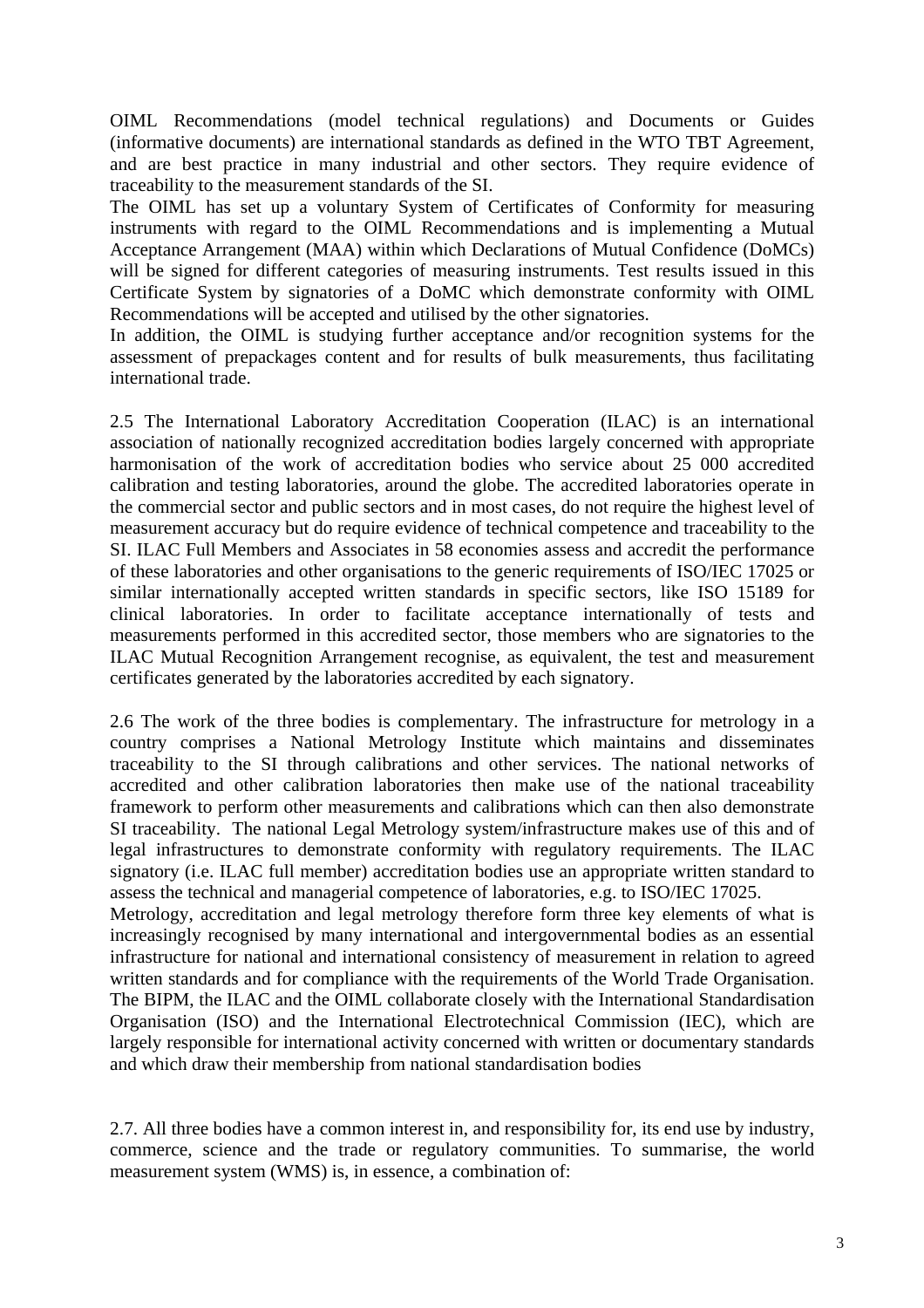- comparable national standards, demonstrably traceable to the SI and their realization and maintenance at the NMI level and validated through the CIPM MRA;
- effective national traceability and measurement systems in which measurements are traceable to these national standards, at whatever level of accuracy is appropriate to the user. This is generally through a network of technically competent calibration and testing laboratories accredited to ISO/IEC 17025 or other appropriate documents such as ISO Guide 34 for reference material production, by a Nationally recognized Accreditation Body (NAB) which is a signatory to the ILAC Arrangement;
- similar arrangements through organisations responsible for legal metrology at a national level and which largely require national legal metrology laboratories to be accredited as testing laboratories to the appropriate ISO standards; and
- internationally recognised specifications, written standards and regulatory requirements.

# **3. BASIS FOR THIS DECLARATION**

3.1 At its  $22<sup>nd</sup>$  meeting, the General Conference on Weights and Measures (CGPM), voted the Resolution annexed to this document and invited the International Committee for Weights and Measures (CIPM) which has responsibility for the work of the BIPM:

*" to prepare a declaration on the importance and application of the CIPM MRA in trade, commerce and regulatory affairs, and to bring it to the attention of the Governments of the Metre Convention with the recommendation that the principles of the CIPM MRA be included in intergovernmental agreements as appropriate."* 

The CGPM Resolution also noted a range of economic and other benefits which flow from the CIPM MRA and encouraged Governments to promote it.

3.2 At its meeting in October 2004, the CIPM noted the activities of the ILAC and the OIML in relation to the CGPM Resolution. It therefore asked the BIPM to collaborate with ILAC and OIML in preparation of a declaration on the importance of using all three Mutual Recognition Arrangements by Governments and trade or related bodies. The present document and associated declaration is the result of this collaboration.

3.3 In the following declaration, the three organisations invite Governments, Regulatory Authorities, Regional and International Trade or Economic groups and other bodies, to commit themselves to use the appropriate Arrangements whenever possible. From a user point of view, the key benefit from such a commitment is the assurance that any measurement made within this system has been made by a body whose technical competence and capabilities have been reviewed, nationally, regionally and internationally, by appropriate technical peers. As a result, these measurements can be accepted with full confidence by the signatories to the Arrangements. No higher technical authority exists. Organisations which use measurements made by signatory bodies can have full confidence in their accuracy and their traceability to the fundamental units of science and engineering in a very wide range of application areas and that they meet the measurement requirements in appropriate written standards and applicable legislation and regulation.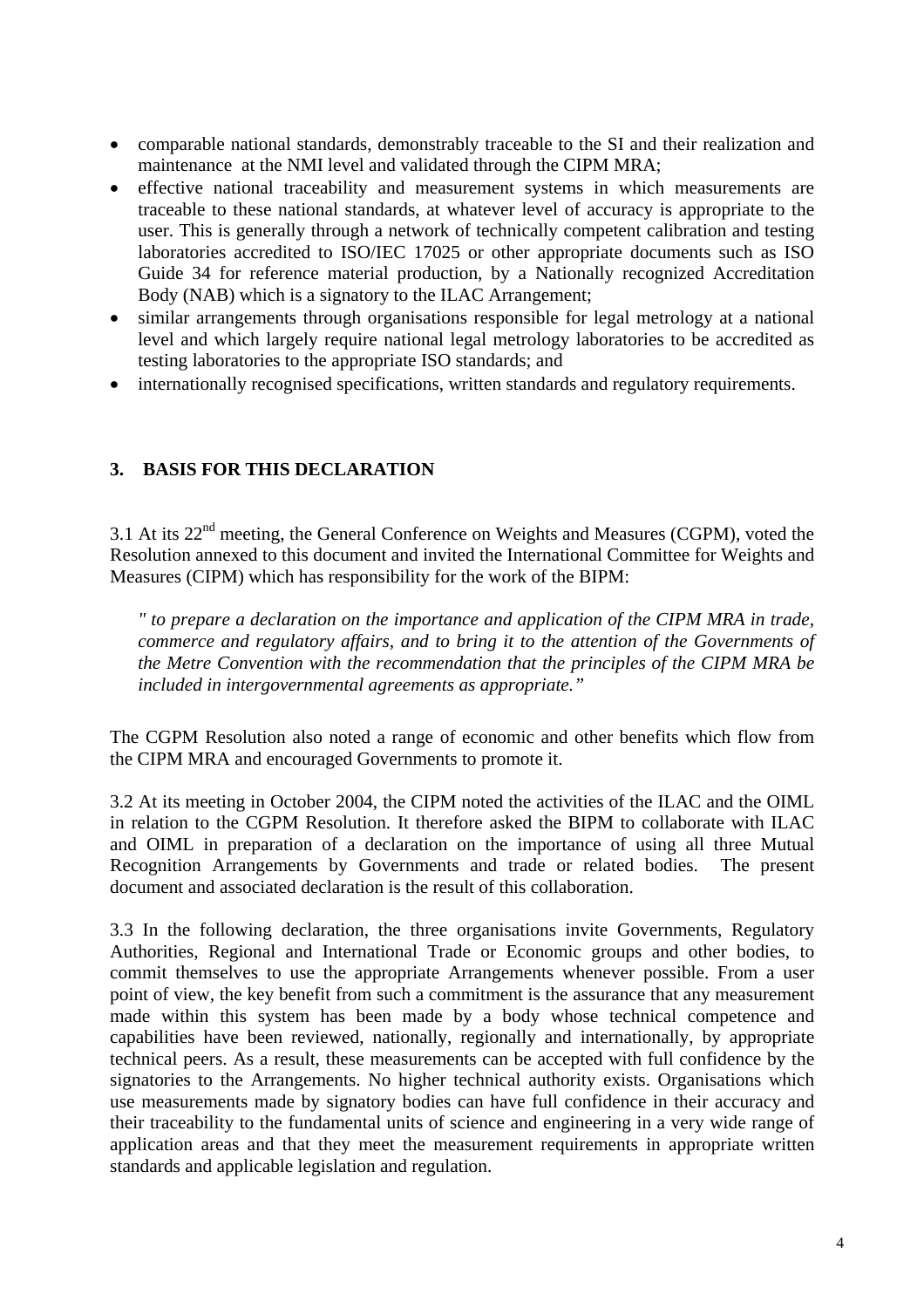### **4. DECLARATION**

**In accordance with Resolution 6 of the 22nd General Conference of Weights and Measures (CGPM), the International Committee for Weights and Measures (CIPM), the International Organisation of Legal Metrology (OIML), and the International Laboratory Accreditation Cooperation (ILAC):** 

**invite Governments to endorse, and declare their commitment to use and refer to organisations which are signatories to the CIPM MRA, the OIML MAA and the ILAC Arrangement, wherever measurements are required as evidence of compliance with legislation, regulation or the pursuit of human well-being at a national and international level.** 

### **The three bodies further:**

**invite standardisation organisations, regulatory and trade bodies to note the existence and value of the Arrangements set out in this document, and to collaborate with the three organisations so as to develop ways and means of referring to, promoting, and using the Arrangements in their work.**